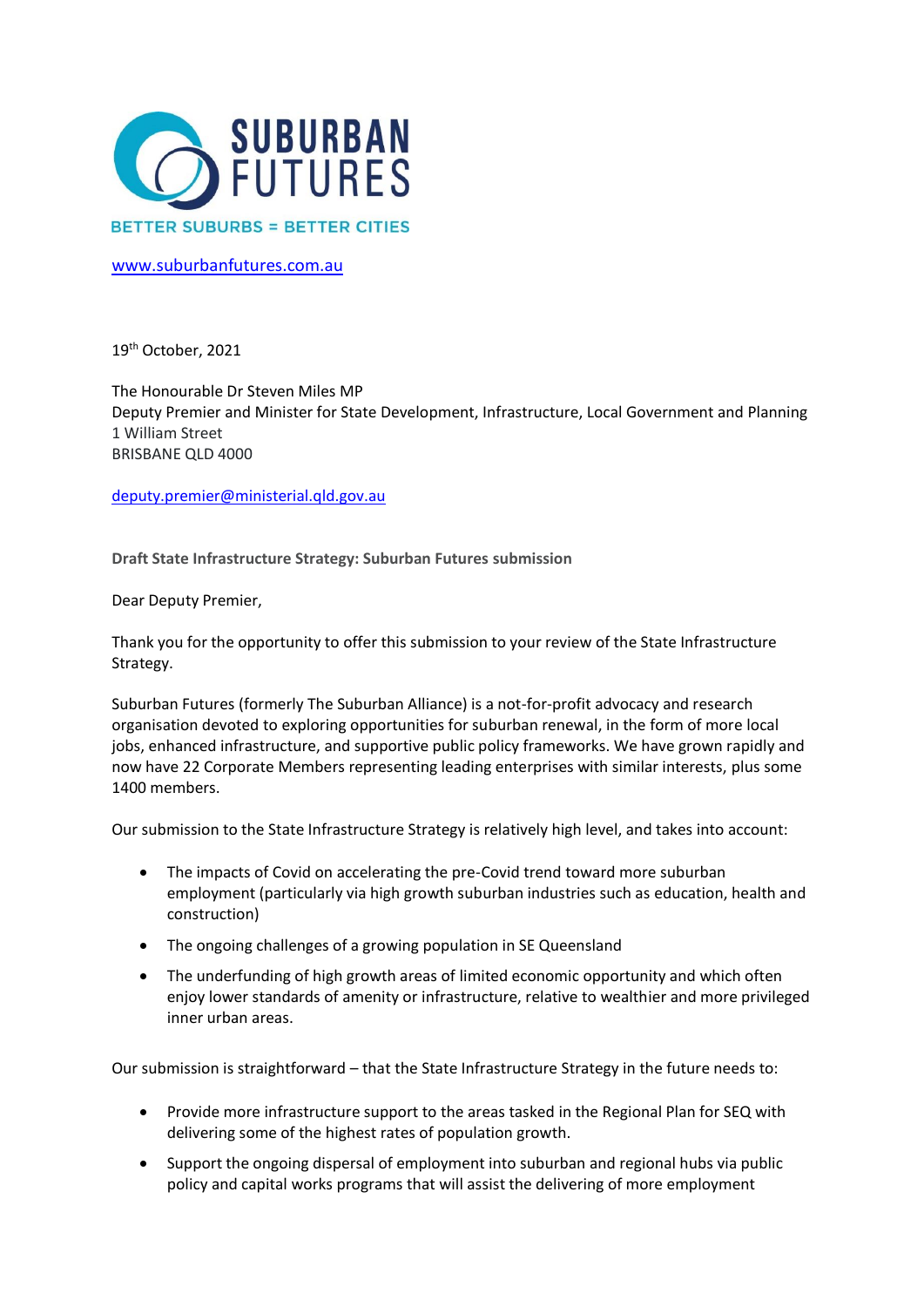opportunities closer to where people live (rather than tasking these outer suburban areas to be primarily dormitories from which people are expected o endure lengthy and costly commutes to a workplace).

To highlight this imbalance, we submit the following two graphs which are based on the Queensland State Budget Paper Number 3, and on the current version of the SEQ Regional Plan:



*Figure 1 Queensland State Budget Paper Number 3. Ten year totals of regional spending. The highest population growth areas of the state - namely the outer suburbs of the Brisbane/SEQ region - receive the least funding support.*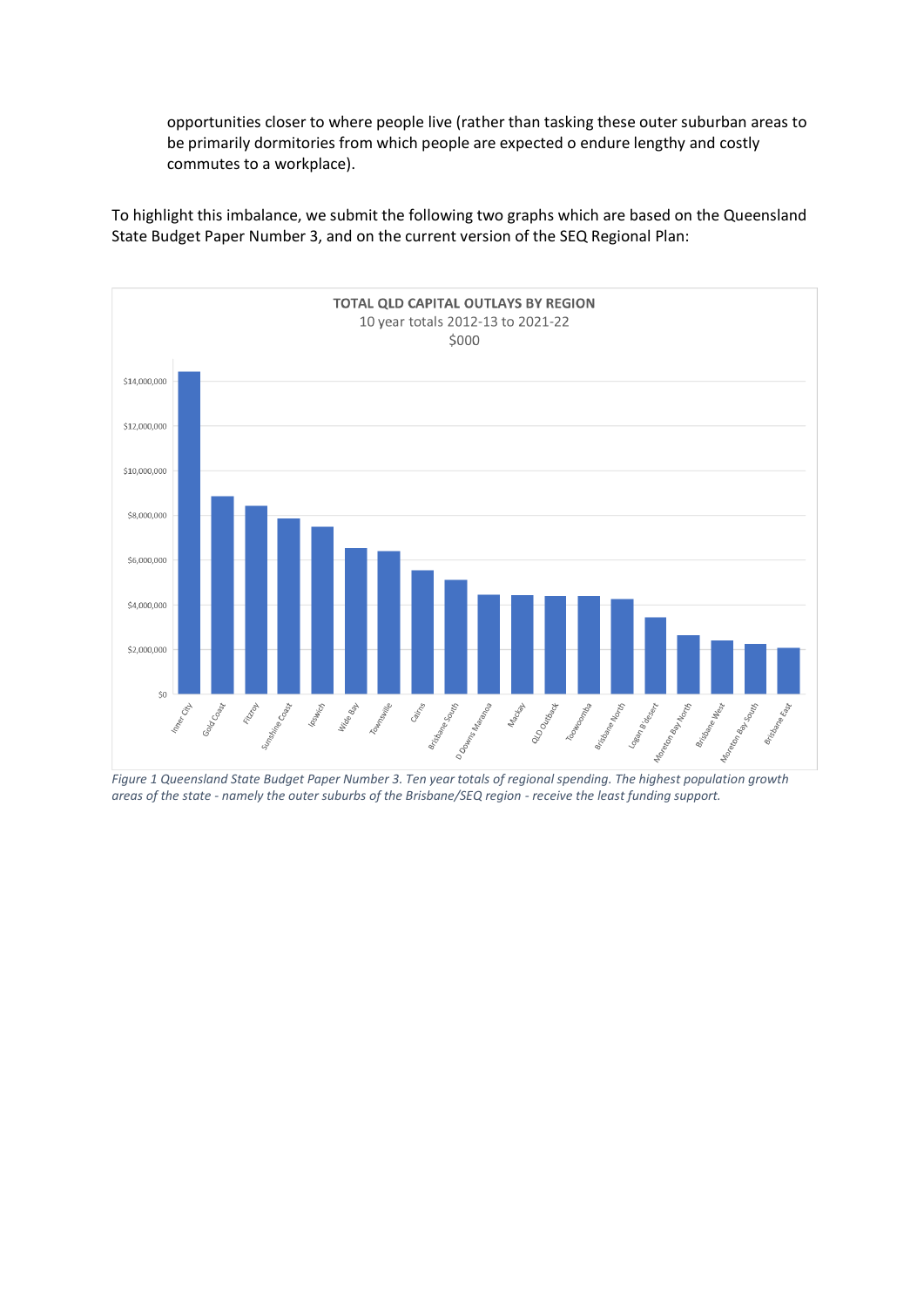

*Figure 2 Data drawn from SEQ Regional Plan shows how some suburban regions tasked with the higher rates of population growth are not equally conferred similar levels of forecast jobs growth. This will mean longer commutes and fewer work near home jobs.*

The graphs, sourced from the State Budget and the current regional plan, speak volumes about the current imbalances between infrastructure priorities and support for growth (via infrastructure) and support for jobs in suburban areas of SEQ. Many of these communities are not economically or socially privileged. Further population growth without commensurate infrastructure support or support for more local jobs will risk a long term future of ongoing economic and social disadvantage.

We also provide in support of our submission a range of research and policy submissions already completed by Suburban Futures. These reports all address issues of infrastructure and growth in the region. These are attached and include:

- **State Capital Expenditure Comparison – Inner City vs Suburbs and Regions** Final Report (July 2021). Comparative analysis of Queensland, NSW and Victorian State Budgets by areas of geographic focus. Report prepared for Suburban Futures by Innovociti.
- **Where the jobs are: A South East Queensland profile.** July 2019. Report prepared by Urban Economics for Suburban Futures.
- **Policy and Pre-budget Submission to the Queensland Government.** April 2020. Submission prepared by Suburban Futures.
- **Submission to the draft South East Queensland Regional Plan.** March 2017. Submission prepared by Suburban Futures.